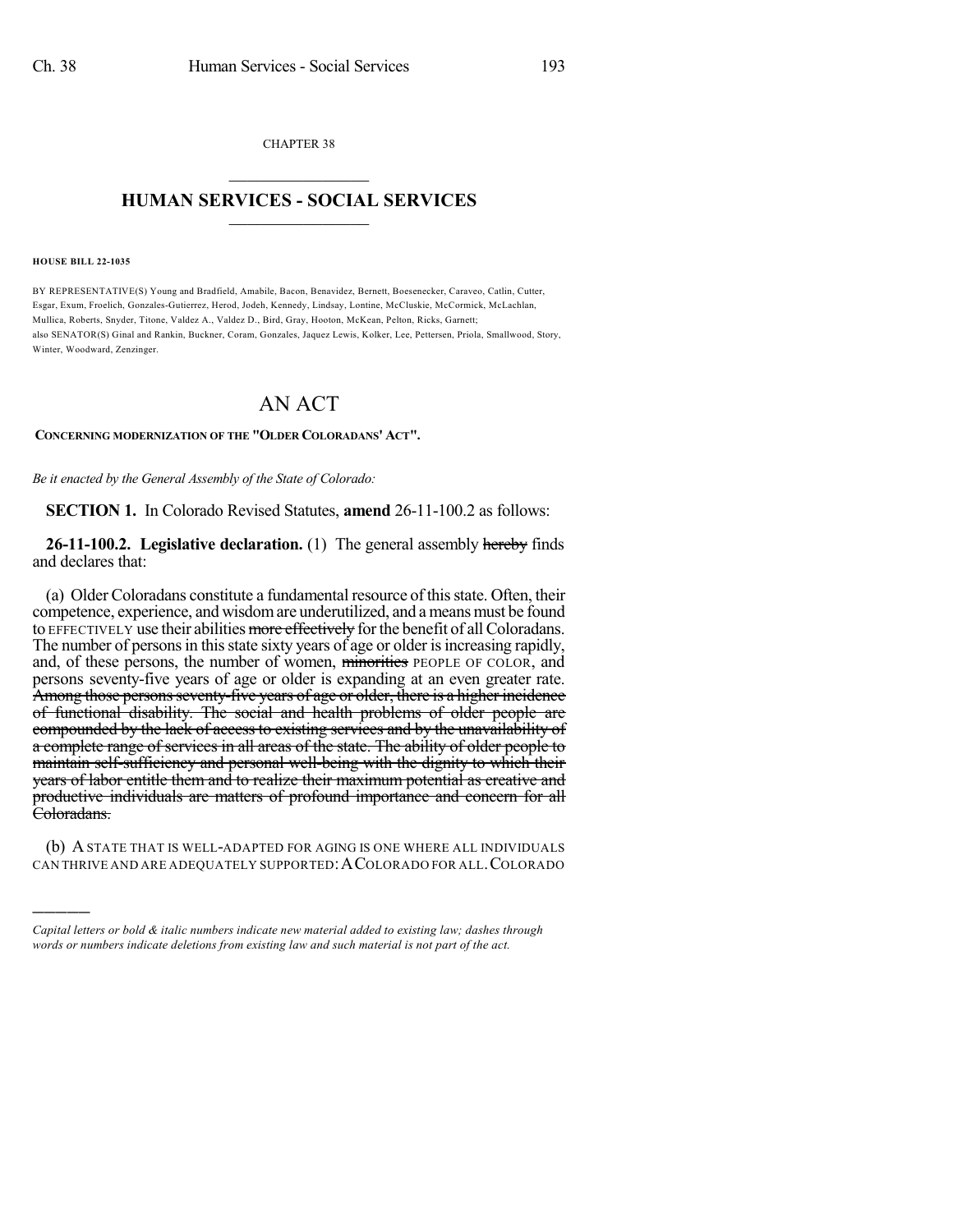MUST SUPPORT A HIGH QUALITY OF LIFE FOR OLDER COLORADANS AND THEIR FAMILIES BY PROMOTING HEALTH AND WELL-BEING; SUPPORTING AFFORDABLE, HIGH-QUALITY,AND SUSTAINABLE LONG-TERM SERVICES AND SUPPORTS;FOSTERING WORKFORCE DEVELOPMENT AND SELF-SUFFICIENCY; CREATING LIVABLE COMMUNITIES; AND INTEGRATING AGING POLICY AND PROGRAMS ACROSS STATE GOVERNMENT.

(c) TO ENSURE THATCOLORADO IS THE BEST STATE IN WHICH TO GROW OLD, THE FOLLOWING GOALS MUST GUIDE AGING AND AGING SERVICES IN COLORADO:

(I) OLDER COLORADANS ARE ABLE TO LIVE AND FULLY PARTICIPATE IN THEIR COMMUNITIES OF CHOICE FOR AS LONG AS POSSIBLE;

(II) OLDER COLORADANS ARE ABLE TO STAY ENGAGED IN THE LABOR FORCE OR VOLUNTEER SECTOR FOR AS LONG AS THEY WANT OR NEED;

(III) OLDER COLORADANS AND THEIR FAMILIES ARE FINANCIALLY SECURE AND PREPARED TO MEET THE CHALLENGES OF AGING;

(IV) COLORADANS ARE PREPARED FOR THE CHALLENGES OF CARING FOR AGED LOVED ONES AND ARE ABLE TO DO SO WITHOUT ENDANGERING THEIR OWN PHYSICAL, BEHAVIORAL, AND FINANCIAL HEALTH OR WELL-BEING OR THE HEALTH AND WELL-BEING OF THEIR LOVED ONES;

(V) TRAINED WORKERS ARE SKILLED, EDUCATED, AND PAID COMMENSURATE TO THEIR ABILITIES AND TRAINING TO MEET THE NEEDS OF EMPLOYERS AND INDUSTRIES SERVING AN INCREASING POPULATION OF OLDER COLORADANS;

(VI) OLDER COLORADANS CAN STAY HEALTHIER LONGER THROUGH ACCESS TO QUALITY AND AFFORDABLE PERSON-CENTERED AND CULTURALLY APPROPRIATE CARE THAT ALIGNS WITH THEIR PREFERENCES AND VALUES;

(VII) THE STATE CAN MEET ITS COMMITMENT TO SUPPORT OLDER COLORADANS AND THEIR FAMILIES; AND

(VIII) COLORADO CAN EMPOWER AND PROTECT OLDER COLORADANS FROM ABUSE, NEGLECT, EXPLOITATION, AND OTHER HARMFUL ACTS;

(d) COLORADO FACES A HISTORIC DEMOGRAPHIC SHIFT OVER THE NEXT FIFTY YEARS THAT WILL CREATE OPPORTUNITIES AND CHALLENGES. THIS SHIFT WILL RESULT IN AN UNPRECEDENTED NUMBER OF OLDER WORKERS REMAINING IN THE WORKFORCE AND OLDER COLORADANS SHIFTING INTO RETIREMENT. THE DEMOGRAPHIC CHANGES WILL RESULT IN WIDE-RANGING ECONOMIC AND SOCIAL IMPACTS ON THE WORKFORCE, HOUSING, TRANSPORTATION, LONG-TERM SERVICES AND SUPPORTS, AND HEALTH CARE. THE STATE MUST ACT TO CAPITALIZE ON THE OPPORTUNITIES AND ADDRESS THE CHALLENGES.

(e) TO ENSURE THAT OLDER COLORADANS ARE PREPARED TO ADDRESS AGING-RELATED OPPORTUNITIES AND CHALLENGES, IT IS CRITICAL THAT THE STATE EMPOWER AND EDUCATE RESIDENTS FROM AN EARLY AGE TO PREPARE FOR THE REALITIES OF A LONG LIFE. THE STATE SHOULD ENCOURAGE RESIDENTS TO ENGAGE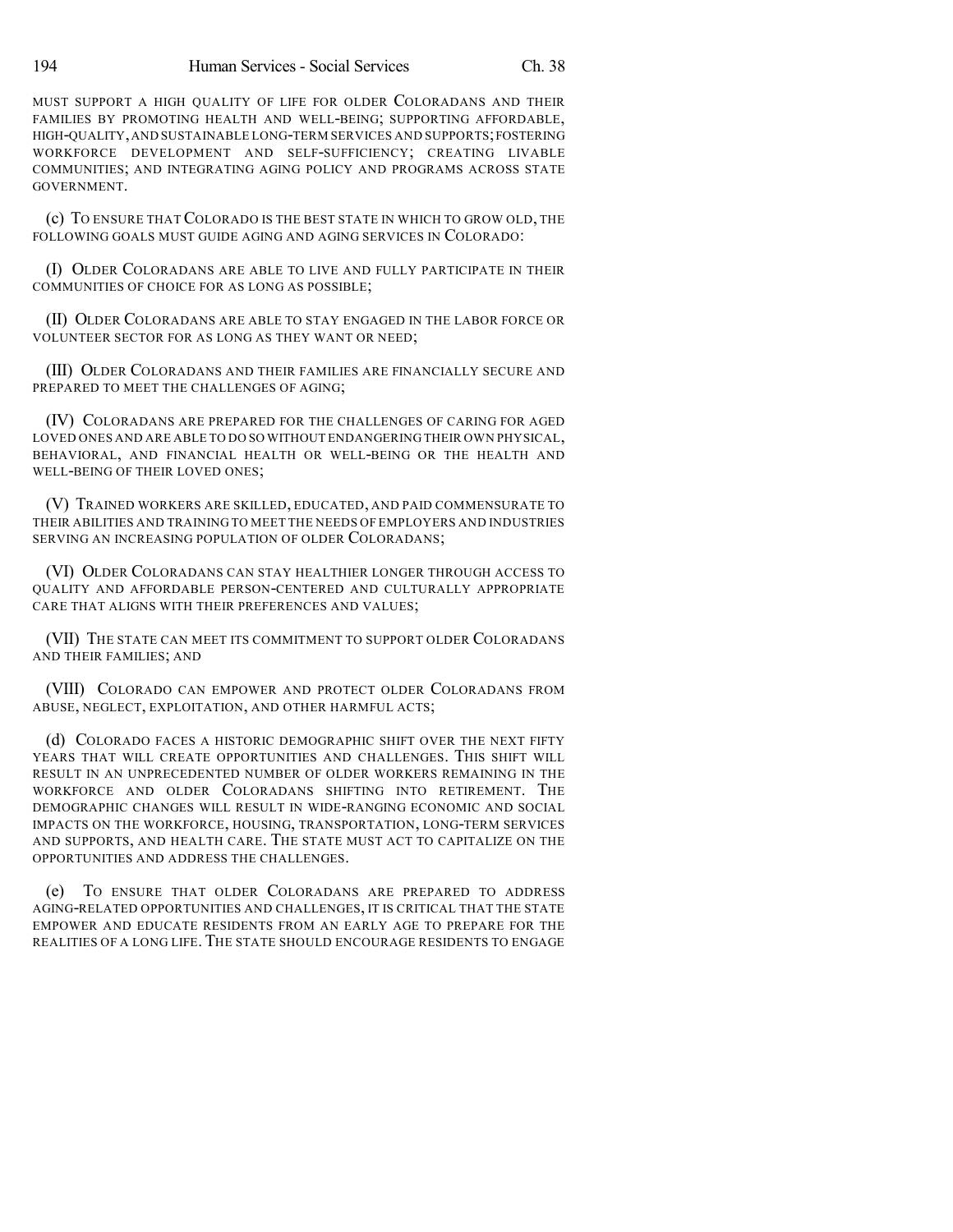IN RETIREMENT PLANNING, HEALTH AND WELLNESS PRESERVATION ACTIVITIES AND SERVICES,LIFELONG LEARNING,CROSS-GENERATIONAL COLLABORATION,AND CIVIC ENGAGEMENT.

(f) AGING IS A PERSONAL EXPERIENCE THAT VARIES FROM PERSON TO PERSON. COLORADANS WILL AGE DIFFERENTLY, WITH SOME REMAINING MENTALLY AND PHYSICALLY CAPABLE UNTIL THEY DIE AND OTHERS EXPERIENCING MENTAL AND PHYSICAL DISABILITIES EARLIER IN LIFE. AS A RESULT, OLDER COLORADANS AND THEIR FAMILIES ARE PRESENTED WITH VARYING OPPORTUNITIES AND CHALLENGES ACROSS THEIR LIVES. SOME OLDER COLORADANS WILL CONTINUE TO LIVE INDEPENDENTLY IN THEIR OWN HOMES WHILE OTHERS WILL REQUIRE LONG-TERM SKILLED NURSING CARE. IN COORDINATION WITH STATE DEPARTMENT SUBJECT MATTER EXPERTS, AREA AGENCIES ON AGING, LOCAL GOVERNMENTS, AND COMMUNITY STAKEHOLDERS, IT IS A PRIORITY OF THE GENERAL ASSEMBLY TO EXAMINE THE COMPLEXITY OF THESE ISSUES AND DEVELOP POLICIES THAT SUPPORT COMMUNITIES AND FAMILIES ACROSS COLORADO. THE AGING PROCESS IS FURTHER IMPACTED BY HISTORICAL DISPARITIES, INCLUDING BUT NOT LIMITED TO STRUCTURAL RACISM,SEXISM,AND AGEISM.THE SOCIAL AND HEALTH PROBLEMS OF OLDER COLORADANS ARE COMPOUNDED BY LIMITED PREPARATION FOR AN INCREASE IN LIFE EXPECTANCY AND LACK OF ACCESS TO SERVICES, OR THE UNAVAILABILITY OF SERVICES, THROUGHOUT THE STATE. IT IS OF PROFOUND IMPORTANCE FOR ALL COLORADANS THAT OLDER COLORADANS MAINTAIN SELF-SUFFICIENCY AND PERSONAL WELL-BEING, HAVE ACCESS TO NECESSARY SERVICES AND SUPPORTS, AND REALIZE THEIR MAXIMUM POTENTIAL AS CREATIVE AND PRODUCTIVE INDIVIDUALS.

 $(2)$  (a) The general assembly further declares that it is the policy of this state: To protect older Coloradans from abuse, neglect, or exploitation; to involve older Coloradans in the planning and operation of all programs and services that may affect them; to encourage agencies at all levels of government, as well as in the private sector, to develop alternative services and forms of care that would provide a range of services to be delivered in the community and in the home and that would facilitate access to other services which support independent living and prevent unnecessary institutionalization; to give priority in planning services and programs to those older Coloradans with the greatest economic need or the greatest social need; and to facilitate and encourage joint program planning and policy development among state and local agencies which recognize and strengthen the community and personal support networks to which people belong and on which they depend and which administer programs and deliver services to the older population. THEREFORE, THE GENERAL ASSEMBLY FINDS THAT IT IS COLORADO'S POLICY TO:

(I) EMPOWER AND PROTECT OLDER COLORADANS FROM ABUSE, NEGLECT, EXPLOITATION, AND OTHER HARMFUL ACTS;

(II) MEANINGFULLY INVOLVE OLDER COLORADANS IN THE PLANNING AND OPERATION OF ALL PROGRAMS AND SERVICES THAT MAY AFFECT THEM;

(III) ENCOURAGE AGENCIES AT ALL LEVELS OF GOVERNMENT, AS WELL AS THE PRIVATE SECTOR, TO DEVELOP ALTERNATIVE SERVICES AND FORMS OF CARE THAT PROVIDE A RANGE OF SERVICES TO BE DELIVERED IN THE COMMUNITY AND HOME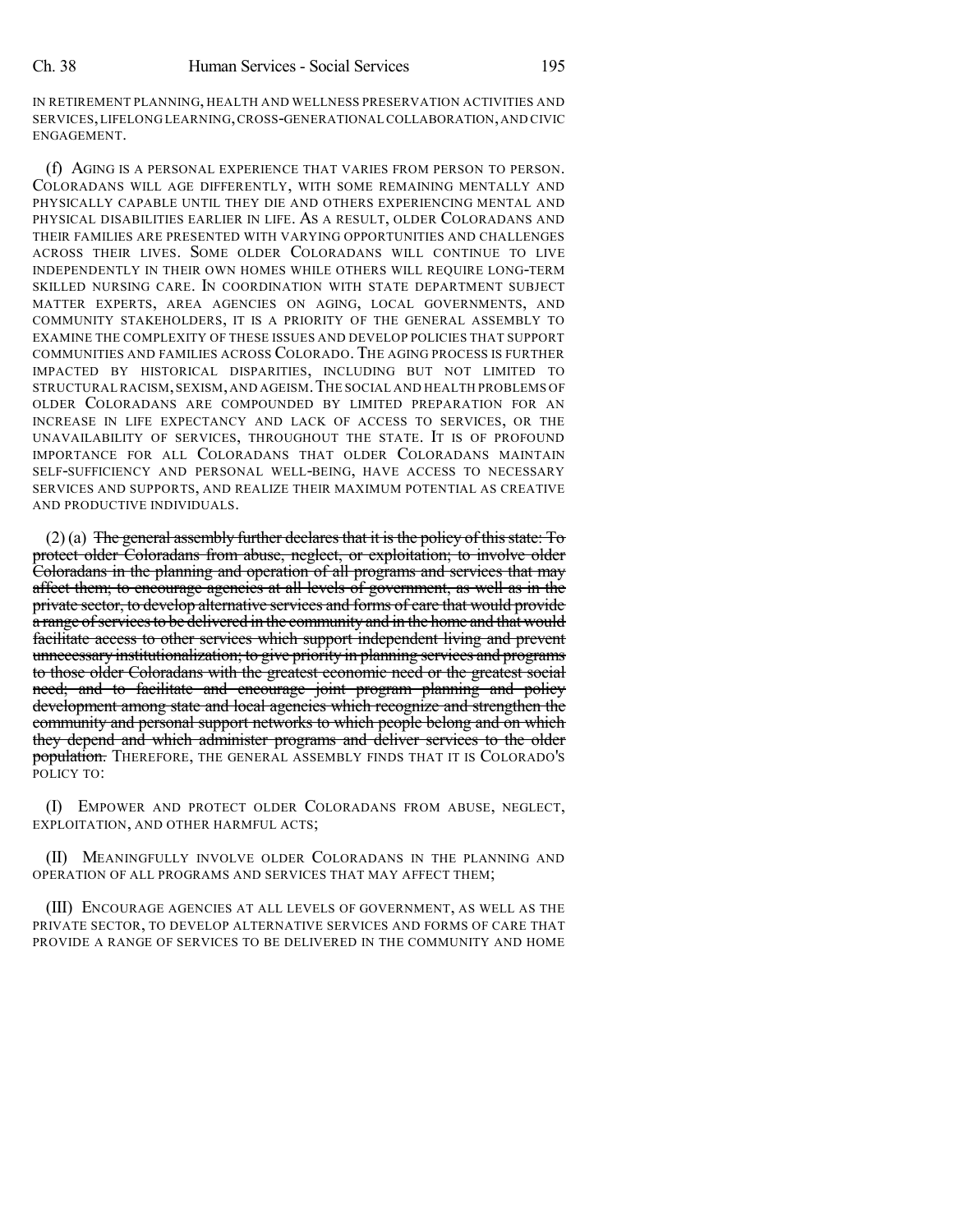THAT SUPPORT INDEPENDENT LIVING AND PREVENT UNNECESSARY INSTITUTIONALIZATION;

(IV) REDUCE HEALTH DISPARITIES AND SUPPORT AGING ACROSS AN INDIVIDUAL'S LIFESPAN;

(V) PRIORITIZE PLANNING SERVICES AND PROGRAMS FOR OLDER COLORADANS WITH THE GREATEST ECONOMIC OR SOCIAL NEEDS;

(VI) ACKNOWLEDGE AND REMOVE BARRIERS TO ENSURE PROGRAMS, SERVICES, PROJECTS, POLICIES, PROCEDURES, AND RESOURCES ARE INCLUSIVE OF ALL OLDER COLORADANS, PARTICULARLY THOSE WHO ARE MOST UNDERSERVED;

(VII) RECOGNIZE THAT PREPARING ALLCOLORADANS FOR THE DIFFERENT FACETS OF A LONGER LIFE IS PART OF THE STATE'S RESPONSIBILITY; AND

(VIII) FACILITATE AND ENCOURAGE JOINT PROGRAM PLANNING AND POLICY DEVELOPMENT AMONG STATE, REGIONAL, AND LOCAL GOVERNMENT TO PROMOTE INNOVATION, EFFICIENCY, AND MAXIMIZE RESOURCES;

(b) IN ORDER TO SUPPORT OLDER COLORADANS, THE GENERAL ASSEMBLY FINDS THAT A CITIZEN-LED, MULTIDISCIPLINARY STAKEHOLDER COMMISSION, COMPRISED OF REPRESENTATIVES FROM BOTH THE PUBLIC AND PRIVATE SECTORS,IS NEEDED TO COORDINATE AND CONTRIBUTE TO GUIDING STATE PROGRAMS, SERVICES,PROJECTS, POLICIES, PROCEDURES, AND RESOURCES IN THE AREA OF AGING.

**SECTION 2.** In Colorado Revised Statutes, **amend** 26-11-101 as follows:

**26-11-101. Commission on aging - created - definition.**(1)(a) There is hereby created in the state department the Colorado commission on the aging, referred to in this article ARTICLE 11 as the "commission", which shall consist of seventeen members appointed by the governor, with the consent of the senate. Two members shall be appointed from each congressional district of the state, one of whom shall be from each major political party, and, after July 1, 1976, and thereafter when a vacancy occurs, one of such members shall be from west of the continental divide. A vacancy on the commission occurs whenever any member moves out of the congressional district from which he or she was appointed. Any member who moves out of such congressional district shall promptly notify the governor of the date of such move, but such notice is not a condition precedent to the occurrence of the vacancy. The governor shall fill the vacancy as provided in subsection (2) of this section. Appointments made to take effect on January 1, 1983, shall be made in accordance with section 24-1-135, C.R.S. No more than nine members of the commission shall be members of the same major political party. One membershall be appointed from the state at large, one member shall be appointed from among the membership of the senate, and one member shall be appointed from among the membership of the house of representatives. Appointments to the commission shall comply with the requirements of the rules and regulations of the United States department of health and human services promulgated pursuant to Public Law 93-29, known as the "Older Americans Comprehensive Services Amendments of 1973", as such rules and regulations appear in section 903.50 (c) of title 45 of the code of federal regulations. In making appointments to the commission, the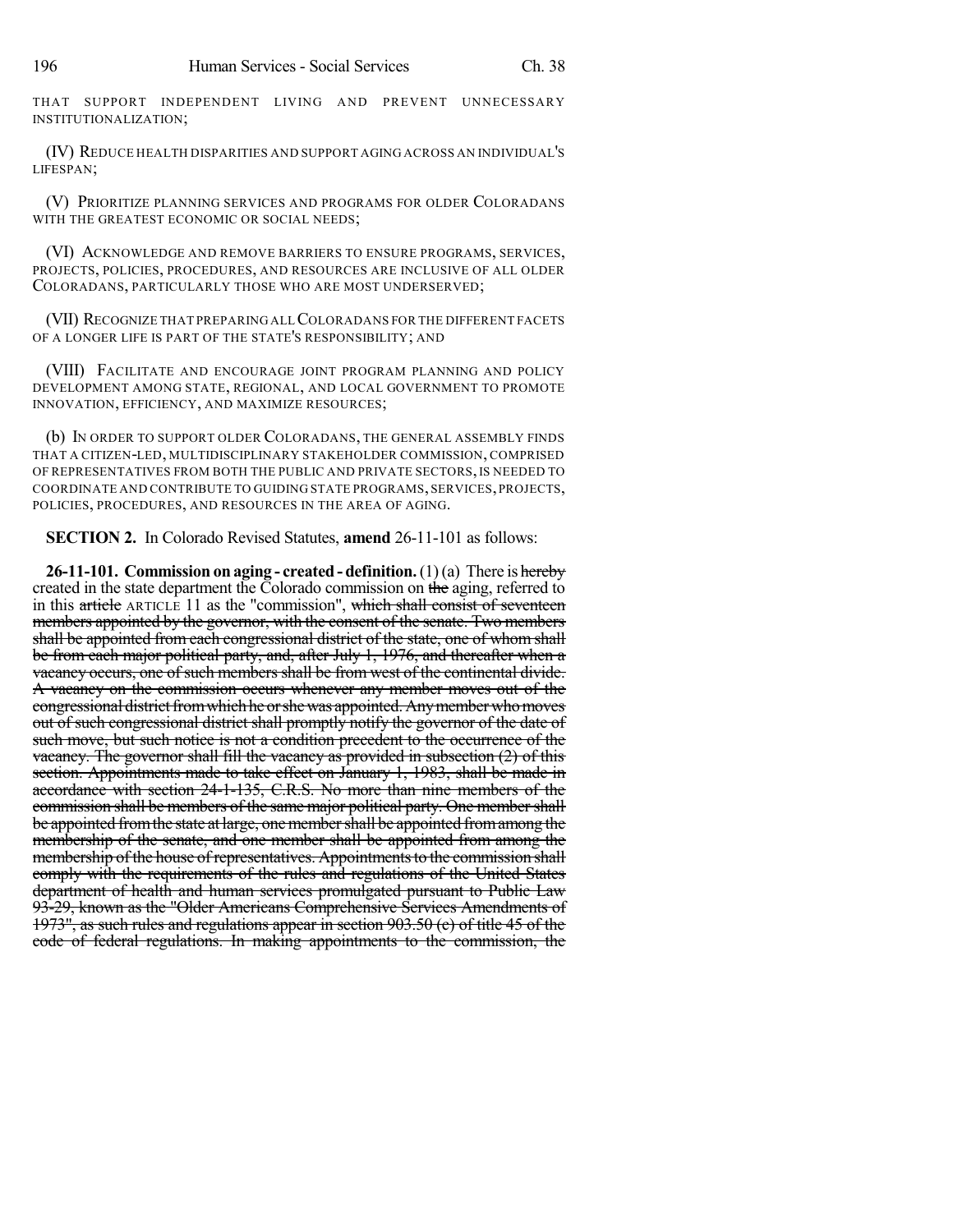governor is encouraged to include representation by at least one member who is a person with a disability, a familymember of a person with a disability, or a member of an advocacy group for persons with disabilities, provided that the other requirements of this subsection (1) are met FOR THE PURPOSE OF COORDINATING AND GUIDING THE IMPLEMENTATION OF THE STRATEGIC ACTION PLAN ON AGING, DEVELOPED PURSUANT TO SECTION 24-32-3406, AND OTHER STRATEGIES THE COMMISSION MAY IDENTIFY THAT SUPPORT OLDER COLORADANS.THE COMMISSION SHALL CONSIST OF NINETEEN MEMBERS WHO MUST BE APPOINTED AS FOLLOWS:

(I) ONE MEMBER FROM THE COLORADO SENATE, APPOINTED BY THE PRESIDENT OF THE SENATE;

(II) ONE MEMBER FROM THECOLORADO HOUSE OF REPRESENTATIVES,APPOINTED BY THE SPEAKER OF THE HOUSE OF REPRESENTATIVES; AND

(III) SEVENTEEN MEMBERS APPOINTED BY THE GOVERNOR,WITH THE CONSENT OF THE SENATE, AS FOLLOWS:

(A) ONE MEMBER FROM EACH CONGRESSIONAL DISTRICT OF THE STATE;

(B) ONE MEMBER WHO IS A REPRESENTATIVE OF HIGHER EDUCATION OR THE COLORADO COMMUNITY COLLEGE SYSTEM;

(C) ONE MEMBER WHO IS A DIRECTOR OF AN AREA AGENCY ON AGING, AS DESCRIBED IN SECTION 26-11-204;

(D) ONE MEMBER WITH EXTENSIVE KNOWLEDGE OF WORKFORCE ISSUES IMPACTING OLDER COLORADANS;

(E) ONE MEMBER WHO REPRESENTS A LONG-TERM RESIDENTIAL CARE SETTING;

(F) ONE MEMBER WHO REPRESENTS COLORADANS LIVING WITH DEMENTIA;

(G) ONE MEMBER WHO REPRESENTS AN ORGANIZATION PROVIDING HOME- AND COMMUNITY-BASED SERVICES;

(H) ONE MEMBER WITH EXTENSIVE KNOWLEDGE OF OR EXPERIENCE WITH TRANSPORTATION INFRASTRUCTURE AND SERVICES;

(I) ONE MEMBER WHO REPRESENTS THE HOUSING SECTOR; AND

(J) ONE MEMBER OF THE PUBLIC POLICY OR ELDER LAW COMMUNITY WITH EXTENSIVE KNOWLEDGE OF AND EXPERIENCE WITH AGING POLICY OR ELDER RIGHTS ISSUES.

(b) IN MAKING APPOINTMENTS PURSUANT TO SUBSECTION  $(1)(a)(III)$  of this SECTION, THE GOVERNOR SHALL APPOINT NO MORE THAN A MINIMUM MAJORITY OF COMMISSION MEMBERS AFFILIATED WITH THE SAME POLITICAL PARTY. IN MAKING APPOINTMENTS, THE GOVERNOR SHALL SELECT:

(I) MEMBERS WHO REPRESENT DIVERSE RACIAL, CULTURAL, SOCIOECONOMIC,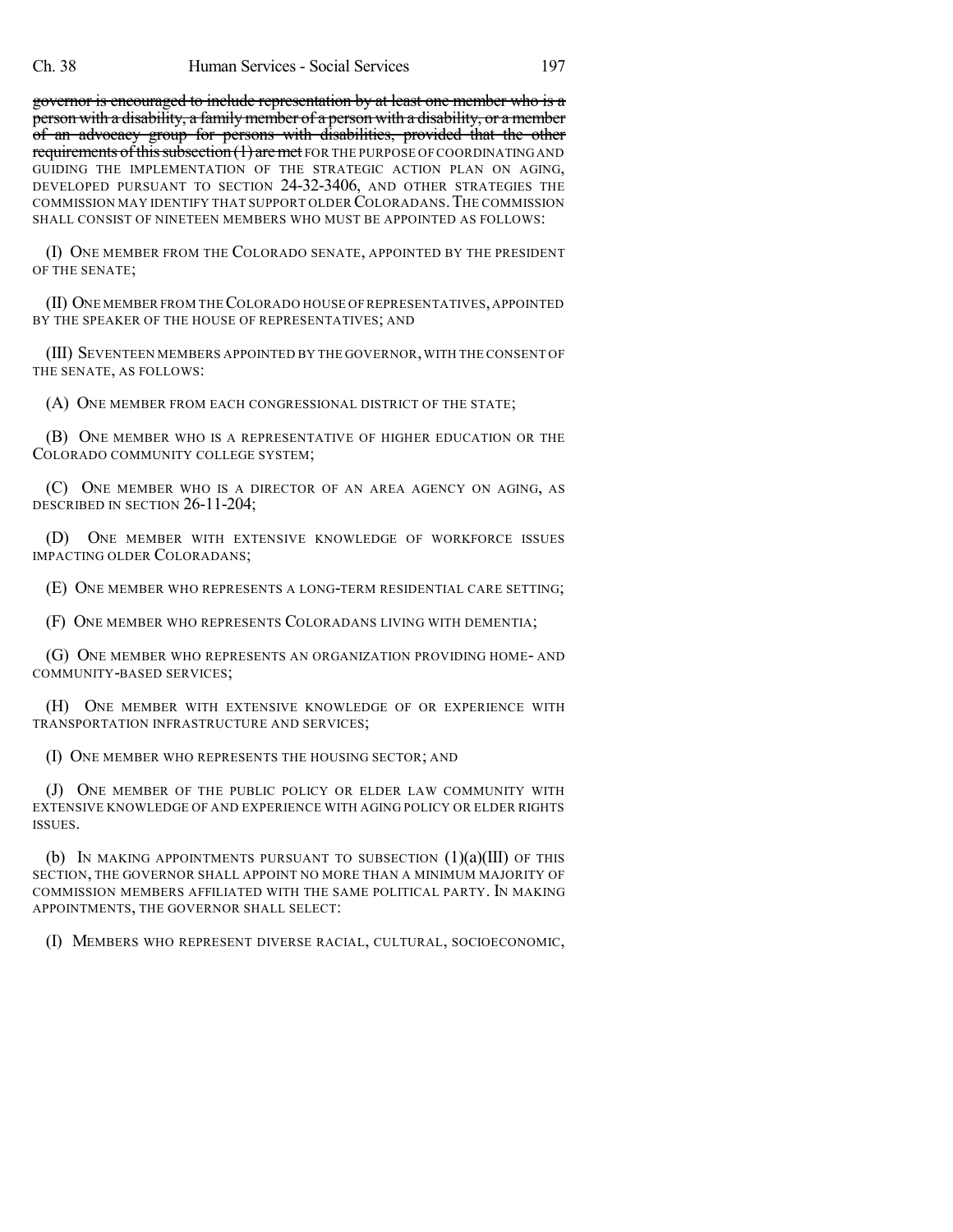GENDER, AND ABILITY GROUPS, AND INDIVIDUALS RECEIVING COMMUNITY-BASED SOCIAL OR MEDICAL SERVICES THAT SUPPORT INDEPENDENT LIVING;

(II) FOR THE CONGRESSIONAL DISTRICT MEMBERS, AT LEAST ONE MEMBER WHO IS SIXTY YEARS OF AGE OR OLDER, OR WHO IS A PERSON LIVING WITH A DISABILITY, OR WHO HAS A FAMILY MEMBER LIVING WITH A DISABILITY;

(III) AT LEAST ONE MEMBER WHO REPRESENTS RURAL OR FRONTIER AREAS OF THE STATE;

(IV) AT LEAST ONE REPRESENTATIVE FROM A LOCAL GOVERNMENT; AND

(V) AT LEAST ONE REPRESENTATIVE OF THE BUSINESS COMMUNITY IN ORDER TO CONSIDER THE POTENTIAL FOR INITIATIVES DEVELOPED IN THE PRIVATE, FOR-PROFIT SECTOR.

(c) APPOINTMENTS TO THE COMMISSION MUST COMPLY WITH THE RULES PROMULGATED BY THE UNITED STATES DEPARTMENT OF HEALTH AND HUMAN SERVICES PURSUANT TO THE FEDERAL "OLDER AMERICANS COMPREHENSIVE SERVICES AMENDMENTS OF 1973", PUB.L. 93-29, AS AMENDED.

 $(2)$ (a) All members of the commission shall be appointed for terms of four years each, commencing July 1 in the year of appointment. Appointments to fill vacancies shall be for the unexpired term of the vacated office and shall be made in the same manner as original appointments. Whenever a member of the senate or house of representatives serving as a member of the commission ceasesto hold his office in the senate or house of representatives, a vacancy on the commission shall occur, and the governor shall fill the vacancy by the appointment of a similarly qualified person who at the time is holding office, as the case may be, in the senate or house of representatives. A MINIMUM MAJORITY OF THE COMMISSION MEMBERS SHALL BE APPOINTED FOR AN INITIAL TERM OF TWO YEARS EACH AND THE REMAINING COMMISSION MEMBERS SHALL BE APPOINTED FOR AN INITIAL TERM OF THREE YEARS EACH. THE GOVERNOR SHALL INDICATE WHETHER THE APPOINTED PERSON IS SERVING A TWO-YEAR TERM OR A THREE-YEAR TERM. APPOINTMENTS MADE AFTER THE EXPIRATION OF THE INITIAL TERM ARE THREE-YEAR TERMS. IF A VACANCY ON THE COMMISSION OCCURS, THE GOVERNOR SHALL APPOINT A NEW MEMBER FROM THE APPROPRIATE REPRESENTATIVE GROUP TO SERVE THE REMAINDER OF THE MEMBER'S TERM. NO MEMBER MAY SERVE MORE THAN TWO FULL CONSECUTIVE TERMS.

(b) THE TERMS OF PRESENT MEMBERS APPOINTED PURSUANT TO THIS SECTION EXPIRE ON AUGUST 31, 2022. THE GOVERNOR SHALL APPOINT NEW MEMBERS PURSUANT TO SUBSECTION  $(1)(a)$  of this section and the appointments are EFFECTIVE SEPTEMBER 1, 2022.

(3) AS USED IN THIS SECTION, "MINIMUM MAJORITY"MEANS THE LOWEST NUMBER OF MEMBERS THAT IS MORE THAN HALF OF ALL COMMISSION MEMBERS.

**SECTION 3.** In Colorado Revised Statutes, **amend** 26-11-102 as follows:

**26-11-102. Organization of commission.** (1) The commission shall elect AN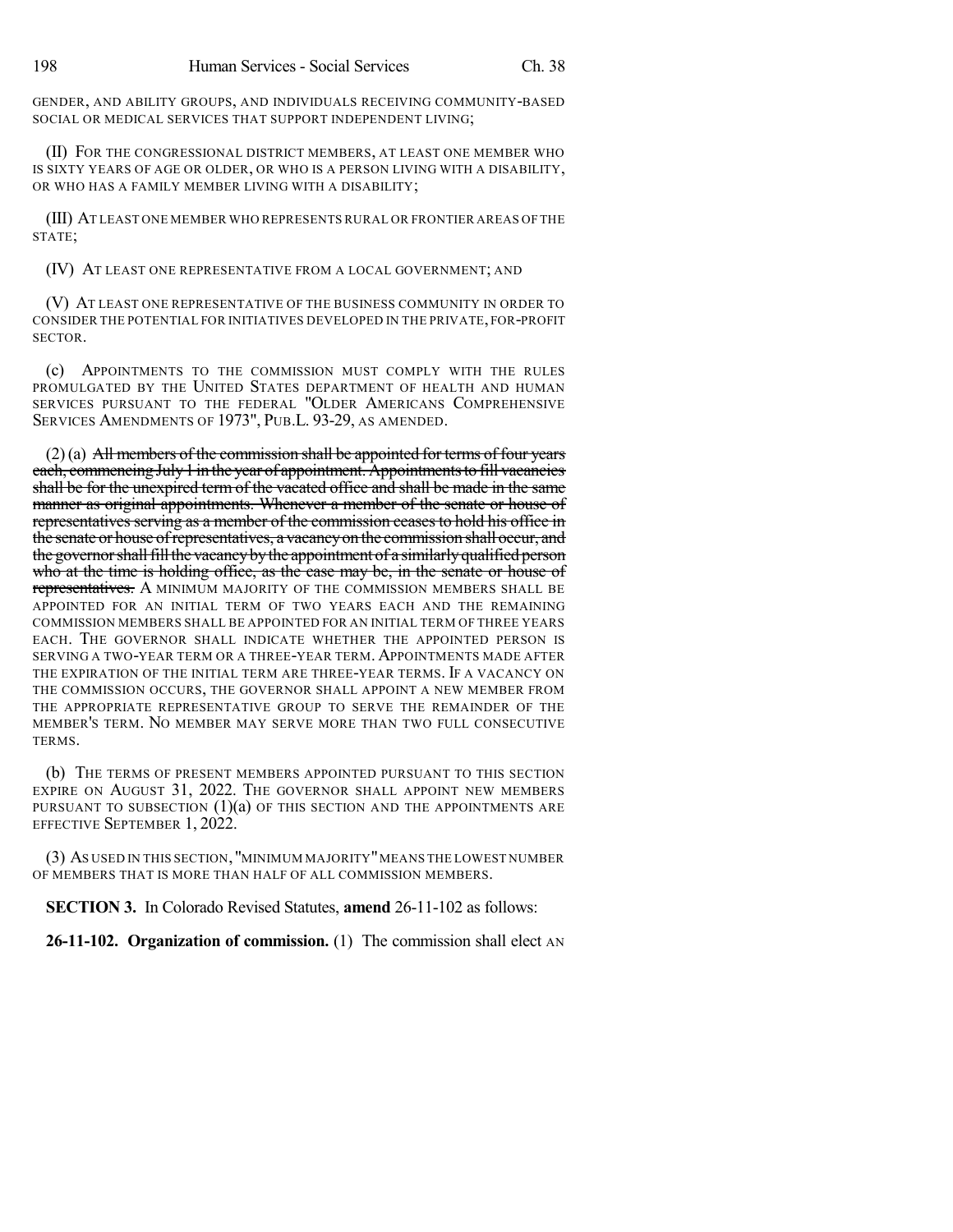EXECUTIVE COMMITTEE from its membership, INCLUDING a chairman CHAIR, a vice-chairman VICE-CHAIR, and such other officers as it deems necessary. The vice-chairman VICE-CHAIR shall act as chairman CHAIR in the absence OF or disability AT THE DIRECTION of the chairman CHAIR. The commission shall meet IN PERSON OR VIRTUALLY on call of the chairman CHAIR but not less than once every three months A MONTH. A majority of the members of the commission shall constitute CONSTITUTES a quorum for the transaction of business. THE EXECUTIVE COMMITTEE IS RESPONSIBLE FOR COORDINATING WITH THE STATE OFFICE ON AGING ESTABLISHED IN SECTION 26-11-202, RELEVANT STATE AGENCIES, AND MEMBERS OF THE GENERAL ASSEMBLY.

(2)(a) THE COMMISSION MAY ESTABLISH STANDING SUBCOMMITTEES TO SUPPORT THE IMPLEMENTATION OF THE STRATEGIC ACTION PLAN ON AGING, DEVELOPED PURSUANT TO SECTION 24-32-3406, AND WORK RELATED TO THE LIFELONG COLORADO INITIATIVE ESTABLISHED IN PART 3 OF THIS ARTICLE 11. THE SUBCOMMITTEE TOPICS MAY INCLUDE, BUT ARE NOT LIMITED TO:

- (I) WORKFORCE OPPORTUNITIES FOR OLDER COLORADANS;
- (II) THE DIRECT-CARE WORKFORCE;
- (III) HOUSING OPTIONS FOR OLDER COLORADANS;
- (IV) AGE-FRIENDLY, AFFORDABLE, AND LIVABLE COMMUNITIES;
- (V) HEALTH CARE;
- (VI) CHRONIC DISEASE PREVENTION AND MAINTENANCE;
- (VII) BEHAVIORAL HEALTH;
- (VIII) LIFELONG LEARNING;
- (IX) RETIREMENT SECURITY;
- (X) LEGISLATIVE AND LOCAL GOVERNMENT AFFAIRS;
- (XI) TRANSPORTATION;
- (XII) DISPARITIES AMONG OLDER COLORADANS;
- (XIII) ELDER RIGHTS; AND
- (XIV) INNOVATION AND TECHNOLOGY.

(b) EACH STANDING SUBCOMMITTEE MUST BE CHAIRED BY A MEMBER OF THE COMMISSION BUT MAY INCLUDE MEMBERSHIP BEYOND COMMISSION MEMBERS, INCLUDING MEMBERS OF THE GENERAL PUBLIC WHO VOLUNTEER TO PARTICIPATE IN A SPECIFIC SUBCOMMITTEE. NONCOMMISSION MEMBERS MAY BE CO-CHAIRS OR VICE-CHAIRS. THE MEMBERSHIP SELECTION PROCESS MAY BE DETERMINED IN THE COMMISSION BYLAWS.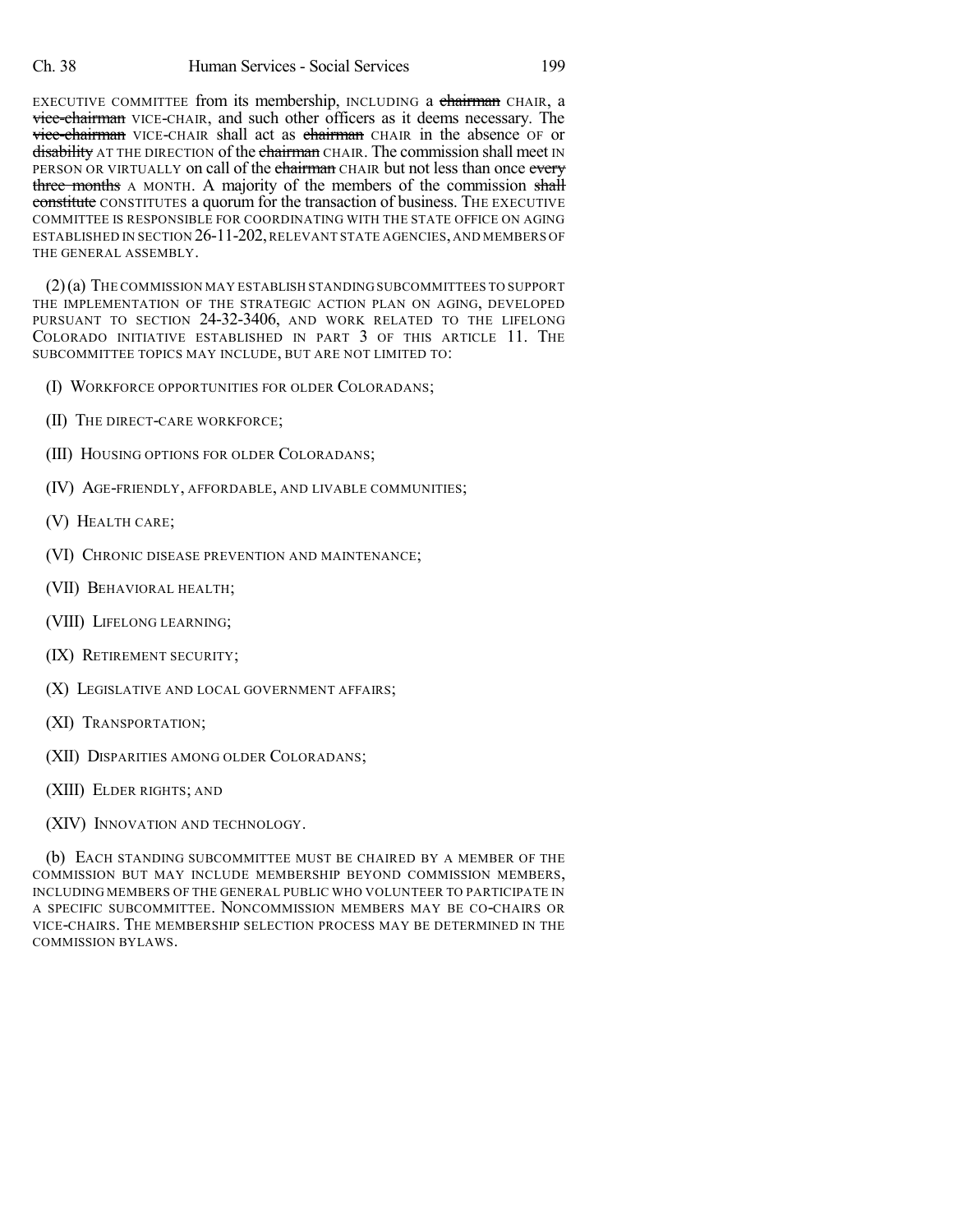**SECTION 4.** In Colorado Revised Statutes, **amend** 26-11-104 as follows:

**26-11-104. Director - liaison and staff.** (1) Pursuant to section 13 of article XII of the state constitution, the executive director shall appoint the director of the commission and such clerical and professional staff as may be necessary to carry out the purposes of this article. The director of the commission shall be the chief administrative officer for the commission and shall be a person who is professionally qualified to assume the responsibilities of the position A STATE DEPARTMENT LIAISON TO THE COMMISSION AND ADMINISTRATIVE STAFF AS NECESSARY TO CARRY OUT THE DUTIES OF THE POSITION. THE STATE DEPARTMENT LIAISON MUST BE PROFESSIONALLY QUALIFIED TO ASSUME THE RESPONSIBILITIES OF THE POSITION, BE THE PRIMARY CONTACT FOR THE COMMISSION, AND COORDINATE COMMISSION-RELATED DUTIES WITH THE STATE DEPARTMENT AND THE COMMISSION'S EXECUTIVE COMMITTEE DESCRIBED IN SECTION 26-11-102 (1).

(2) SUBJECT TO AVAILABLE APPROPRIATIONS, THE COMMISSION, IN COORDINATION WITH THE STATE DEPARTMENT, MAY CONTRACT WITH A THIRD-PARTY ORGANIZATION TO SERVE AS INDEPENDENT STAFF TO THE COMMISSION IN ORDER TO COORDINATE WITH THE STATE DEPARTMENT LIAISON AND THE LIAISON'S STAFF, PROVIDE ADMINISTRATIVE SUPPORT FOR THE COMMISSION'S PURPOSE AND DUTIES, AND CARRY OUT OTHER FUNCTIONS THE COMMISSION ASSIGNS.

(3) THE COMMISSION MAY SEEK, ACCEPT, AND EXPEND GIFTS, GRANTS, OR DONATIONS FROM PRIVATE OR PUBLIC SOURCES FOR THE PURPOSES OF THIS SECTION TO SUPPORT GENERAL OPERATIONS, SPECIAL PROJECTS, RESEARCH, AND STAFFING NEEDS.

**SECTION 5.** In Colorado Revised Statutes, **amend** 26-11-105 as follows:

**26-11-105. Duties of commission - report.** (1) The commission, through its  $\frac{d}{dt}$  EXECUTIVE COMMITTEE DESCRIBED IN SECTION 26-11-102 (1); IN COORDINATION WITH THE STATE DEPARTMENT LIAISON TO THE COMMISSION, APPOINTED PURSUANT TO SECTION 26-11-104; AND IN COORDINATION WITH INDEPENDENT STAFF,CONTRACTED PURSUANT TO SECTION 26-11-104,shall carryout the following purposes DUTIES:

(a) SERVE AS THE PRINCIPAL ADVOCACY BODY IN THE STATE ON BEHALF OF OLDER COLORADANS, INCLUDING BUT NOT LIMITED TO PARTICIPATING AS AN ADVISOR IN THE DEVELOPMENT AND CONSIDERATION OFLEGISLATION,AND REGULATIONS MADE BY STATE AND FEDERAL DEPARTMENTS AND AGENCIES,RELATING TO PROGRAMS AND SERVICES THAT AFFECT OLDER COLORADANS;

(b) COORDINATE AND IMPLEMENT THE STRATEGIC ACTION PLAN ON AGING RECOMMENDATIONS, DEVELOPED PURSUANT TO SECTION 24-32-3406, AND ADDITIONAL RECOMMENDATIONS THE COMMISSION MAKES;

 $(a)$  (c) Conduct, and encourage other PRIVATE AND NONPROFIT organizations AND STATE, REGIONAL, AND LOCAL GOVERNMENT AGENCIES to conduct, studies of the problems of the state's older people CONDUCT RESEARCH AND ANALYSIS RELATED TO THE STATE'S AGING POPULATION;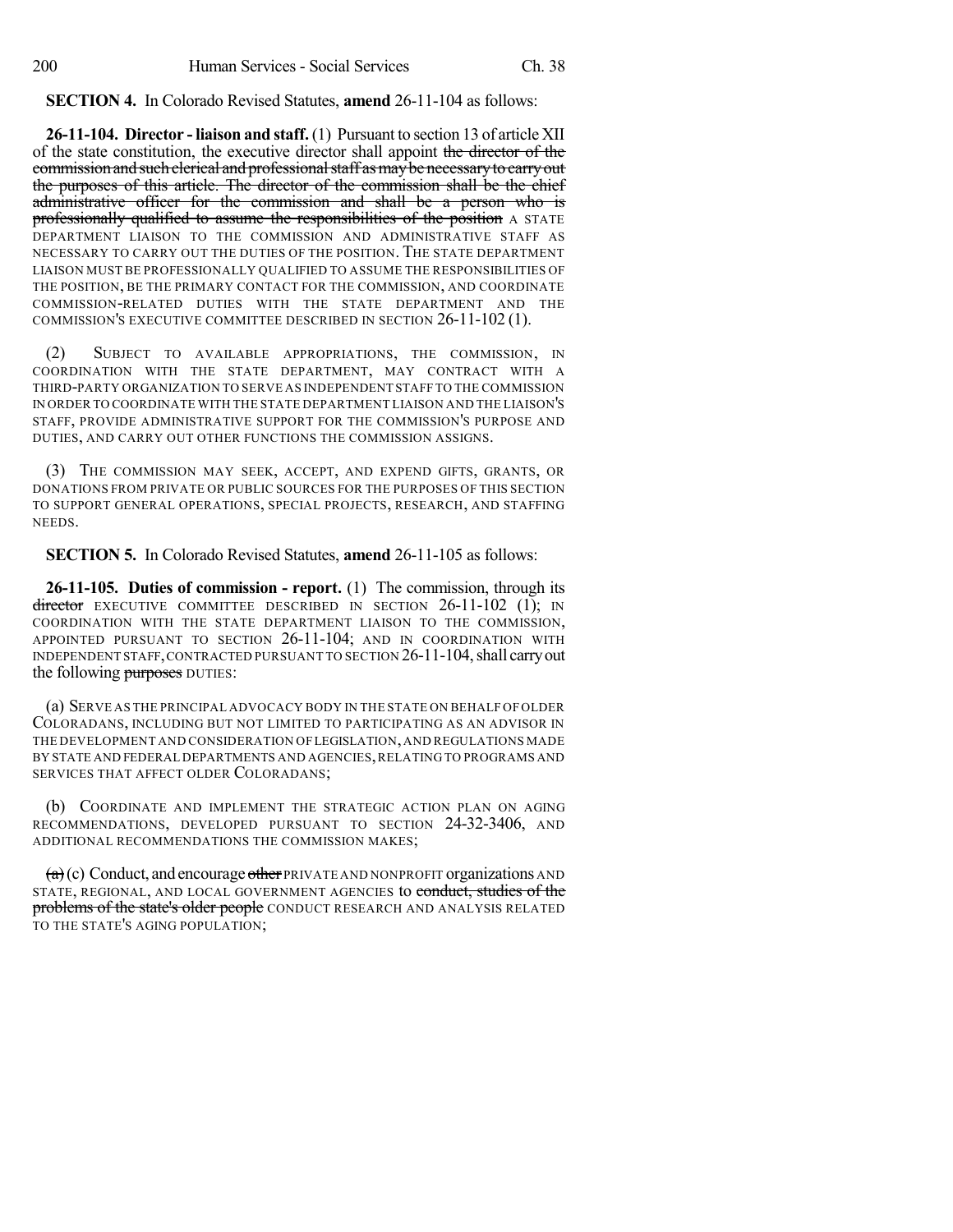(b) (d) Assist governmental and private agencies to coordinate their efforts on behalf of the aging and aged OLDER COLORADANS in order that such efforts be effective and that duplication and waste of effort be eliminated;

 $\overline{c}$  (e) Promote and aid in the establishment of FEDERAL, STATE, REGIONAL, AND local POLICIES, programs, and services for the aging and aged THAT SUPPORT AND EMPOWER OLDER COLORADANS AND THEIR CAREGIVERS, WHO ARE EITHER PAID OR UNPAID. The commission shall assist governmental and private agencies by designing surveys that may be used locally AT THE LOCAL, REGIONAL, OR STATE LEVEL to determine needs of older people; by recommending the creation OR MODIFICATION of POLICIES, PROGRAMS, AND services TO MEET IDENTIFIED NEEDS; by collection and distribution of information on aging; and by assisting public and private organizations in all ways the commission may deem appropriate.

 $\left(\frac{d}{d}\right)$  (f) Conduct promotional activities and programs of public education on problems of the RELEVANT TO aging;

 $(e)(g)$  Review existing programs for the aging and make recommendations to the governor and the general assembly for improvements in such programs; REVIEW EXISTING POLICIES AND PROGRAMS ACROSS STATE AGENCIES, AND ON OR BEFORE SEPTEMBER 1, 2023, AND ON OR BEFORE SEPTEMBER 1 EACH YEAR THEREAFTER, DRAFT AN ANNUAL REPORT OF ISSUES AND RECOMMENDATIONS DEVELOPED BY THE COMMISSION THAT SUPPORT THE IMPLEMENTATION OF STRATEGIES IN ALIGNMENT WITH THE STRATEGIC ACTION PLAN ON AGING DEVELOPED PURSUANT TO SECTION 24-32-3406, THE LIFELONG COLORADO INITIATIVE CREATED PURSUANT TO SECTION 26-11-302, AND OTHER RECOMMENDATIONS THAT THE COMMISSION MAKES. THE COMMISSION SHALL SUBMIT THE ANNUAL REPORT TO THE GOVERNOR, EXECUTIVE DIRECTORS OF IMPACTED AGENCIES, AND THE GENERAL ASSEMBLY.

(f) (h) Advise and make recommendations to the state department and the state office on aging, created pursuant to part 2 of this article, on the problems of and programs and services for the aging and aged. IDENTIFY AND MAKE RECOMMENDATIONS TO IMPACTED STATE AGENCIES ON ACUTE CONCERNS IMPACTING OLDER COLORADANS THAT ARISE DUE TO PUBLIC HEALTH EMERGENCIES, NATURAL DISASTERS, HISTORICAL DISPARITIES SUCH AS RACISM, OR OTHER ISSUES TIED DIRECTLY TO CURRENT EVENTS THAT REQUIRE IMMEDIATE PROBLEM SOLVING AND ADVOCACY;

 $(g)$  (i) (I) Study and make recommendations to ensure that people who are released from prison who are sixty-five years of age or older are able to access health insurance after release, including:

(A) Health insurance options that might be available, including medicare, medicaid, social security, the old age pension fund, or any other potential options for health-care insurance, and any eligibility criteria that may uniquely impact a formerly incarcerated population;

(B) Enrollment processes for each health insurance option and the cost for each option;

(C) Processes the department of corrections would need to have in place, both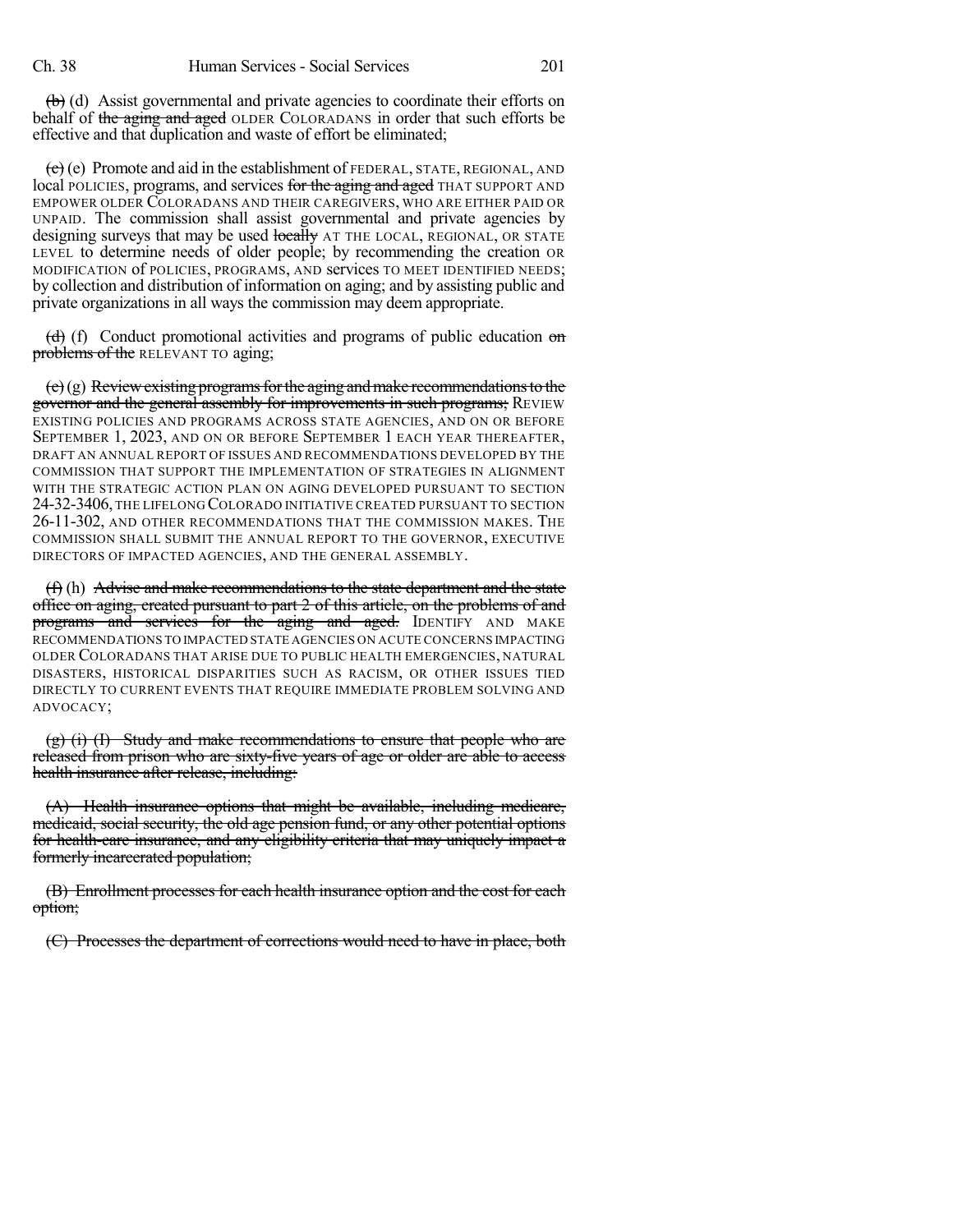prior to release and after release, to ensure people sixty-five years of age or older are able to enroll in affordable health insurance upon release;

(D) Potential challenges, gaps, or resources needed to ensure that inmates sixty-five years of age or older have health insurance upon release; and

(E) Any other recommendations relevant to improving health-care access for people sixty-five years of age or older after release from prison.

(II) On or before January 1, 2022, the commission shall provide a report with its findings and recommendations pursuant to this subsection  $(1)(g)$  to the judiciary and health and insurance committees of the house of representatives and the judiciary and health and human services committees of the senate, or any successor committees.The department of human servicesshall postthe report ontheColorado commission on aging's website.

(i) CONTRIBUTE DIRECTLY TO ADDITIONAL AND ONGOING ANALYSIS AND IMPLEMENTATION OF THE STRATEGIC PLAN ON AGING DEVELOPED PURSUANT TO SECTION 24-32-3406 AND ALIGNED WITH THE LIFELONG COLORADO INITIATIVE ESTABLISHED IN PART 3 OF THIS ARTICLE 11; AND

(j) DEVELOP LEGISLATIVE AND ADMINISTRATIVE PROPOSALS IN COORDINATION WITH STATE DEPARTMENT LIAISONS AND LEGISLATIVE DESIGNEES AND COORDINATE ADVOCACY EFFORTS WITH APPROPRIATE COMMUNITY STAKEHOLDERS.

**SECTION 6.** In Colorado Revised Statutes, 26-11-201, **amend** (6) as follows:

**26-11-201. Definitions.** As used in this part 2, unless the context otherwise requires:

 $(6)$  "Greatest social need" means the need caused by noneconomic factors, which include physical and mental disabilities, language barriers, and cultural or social isolation, including that caused by racial and ethnic status, which AS ASSOCIATED WITH THE FEDERALLY PROTECTED CLASS STATUSES RECOGNIZED BY SECTION 504 OF THE FEDERAL "REHABILITATION ACT OF 1973", 29 U.S.C. SEC. 794, AS AMENDED; THE FEDERAL "AMERICANS WITH DISABILITIES ACT OF 1990", 42U.S.C. SEC. 12101 ET SEQ., AS AMENDED;AND TITLEVIIOF THE FEDERAL "CIVILRIGHTSACT OF 1964", 42 U.S.C. SEC. 2000e ET SEQ., AS AMENDED, THAT restrict an individual's ability to perform normal daily tasks or which THAT threaten his AN INDIVIDUAL's capacity to live independently.

**SECTION 7.** In Colorado Revised Statutes, **amend** 26-11-203 as follows:

**26-11-203. Duties of the state office.** (1) In addition to such other duties and functions as the executive director may allocate to the state office, the state office shall have the following duties and functions:

(a) TO BE THE LEADER CONCERNING AGING ISSUES ON BEHALF OF ALL OLDER COLORADANS WHILE ACTING IN COORDINATION WITH OTHER STATE DEPARTMENTS AND AGENCIES, AS APPROPRIATE;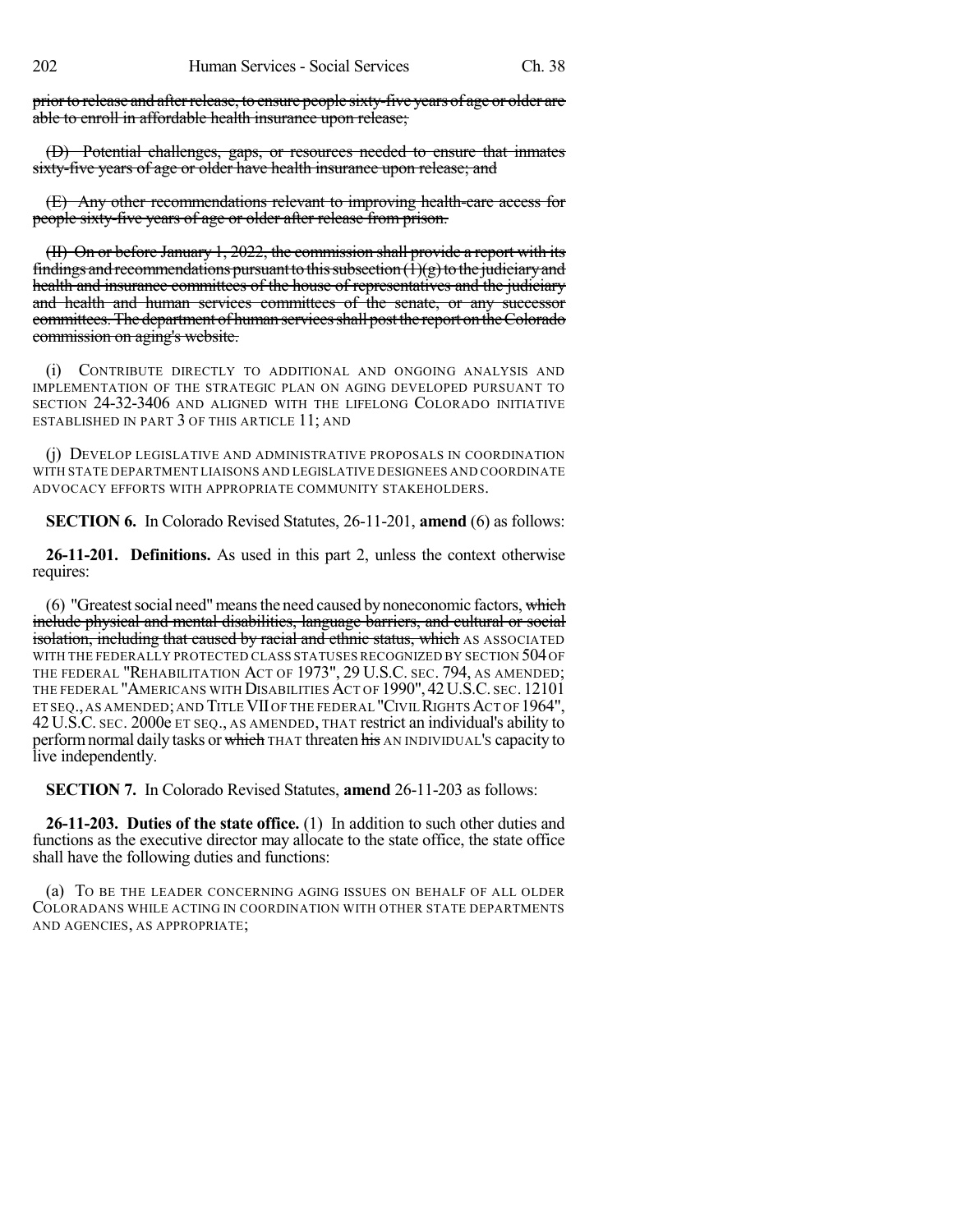(b) TO CARRY OUT A WIDE RANGE OF FUNCTIONS RELATED TO ADVOCACY, PLANNING,COORDINATION,INTERAGENCY COLLABORATION,INFORMATION SHARING, AND MONITORING AND EVALUATING TO DEVELOP AND ENHANCE A COMPREHENSIVE AND COORDINATED STATE- AND COMMUNITY-BASED SYSTEM TO ASSIST OLDER COLORADANS TO LEAD INDEPENDENT, MEANINGFUL, AND DIGNIFIED LIVES IN THE RESIDENTIAL SETTINGS OF THEIR OWN CHOICE;

 $(a)$  (c) To develop and administer a state plan on aging, which includes input from area agencies on aging DEVELOPED IN ACCORDANCE WITH FEDERAL GUIDELINES, WITH ADDITIONAL CONTENT TO THE PLAN TO BE DETERMINED COLLABORATIVELY BETWEEN THE STATE OFFICE, THE COMMISSION, AND THE TECHNICAL ADVISORY COMMITTEE CONVENED IN THE STATE OFFICE PURSUANT TO SUBSECTION  $(1)(k)$  of this section. The additional content to the plan REFLECTS THE COMPREHENSIVE IMPACTS AND PLANNING ASSOCIATED WITH COLORADO'S DEMOGRAPHICS.

 $\left(\frac{b}{b}\right)$  (d) To establish a process that encourages local, regional, and statewide participation in the development stages of the state plan on aging, which shall be coordinated with the area agencies on aging, the commission established under PURSUANT TO part 1 of this article ARTICLE 11, and other persons or entities involved in programs for older persons;

 $(e)$  (e) To assist public and nonprofit private agencies AND THE FOR-PROFIT SECTOR in planning and developing programs to facilitate a statewide network of comprehensive, coordinated services and opportunities for older persons COLORADANS, giving priority to those agencies, programs, services, and activities that support independent living, PREPARE COLORADANS FOR THEIR LATER YEARS, AND EMPOWER OLDER COLORADANS TO BE SELF-RELIANT AND INDEPENDENT, WHICH INCLUDES FOSTERING PUBLIC-PRIVATE PARTNERSHIPS WHEN APPROPRIATE;

 $(d)$  (f) To study those aspects of the problems of aging necessary to accomplish the purpose of state policy through such activities as conducting research, computing statistics, and EVALUATING EMERGING TECHNOLOGIES AND INNOVATIONS, holding hearings, AND DRAFTING POLICY RECOMMENDATIONS;

 $\overrightarrow{e}$  (g) To maintain a clearinghouse of information related to the interests and needs of older persons COLORADANS and act as a referral service for the dissemination of said THE information:

(f) (h) To assess the need for services to be provided to the older population within the state and determine the extent to which the state's service delivery system serves said THAT population, with particular emphasis on older persons COLORADANS with the greatest economic and social needs, AS WELL AS EMPOWERING OLDER COLORADANS TO PLAN FOR THE NEEDS OF INCREASED LIFE EXPECTANCY;

 $\left(\frac{\mathbf{e}}{\mathbf{e}}\right)$  (i) To encourage and support the involvement of volunteers and seek ways to utilize the private sector to assume greater responsibility in meeting the needs of older persons; and CAPITALIZE ON THE OPPORTUNITIES TO SUPPORT OLDER COLORADANS AND THEIR FAMILIES;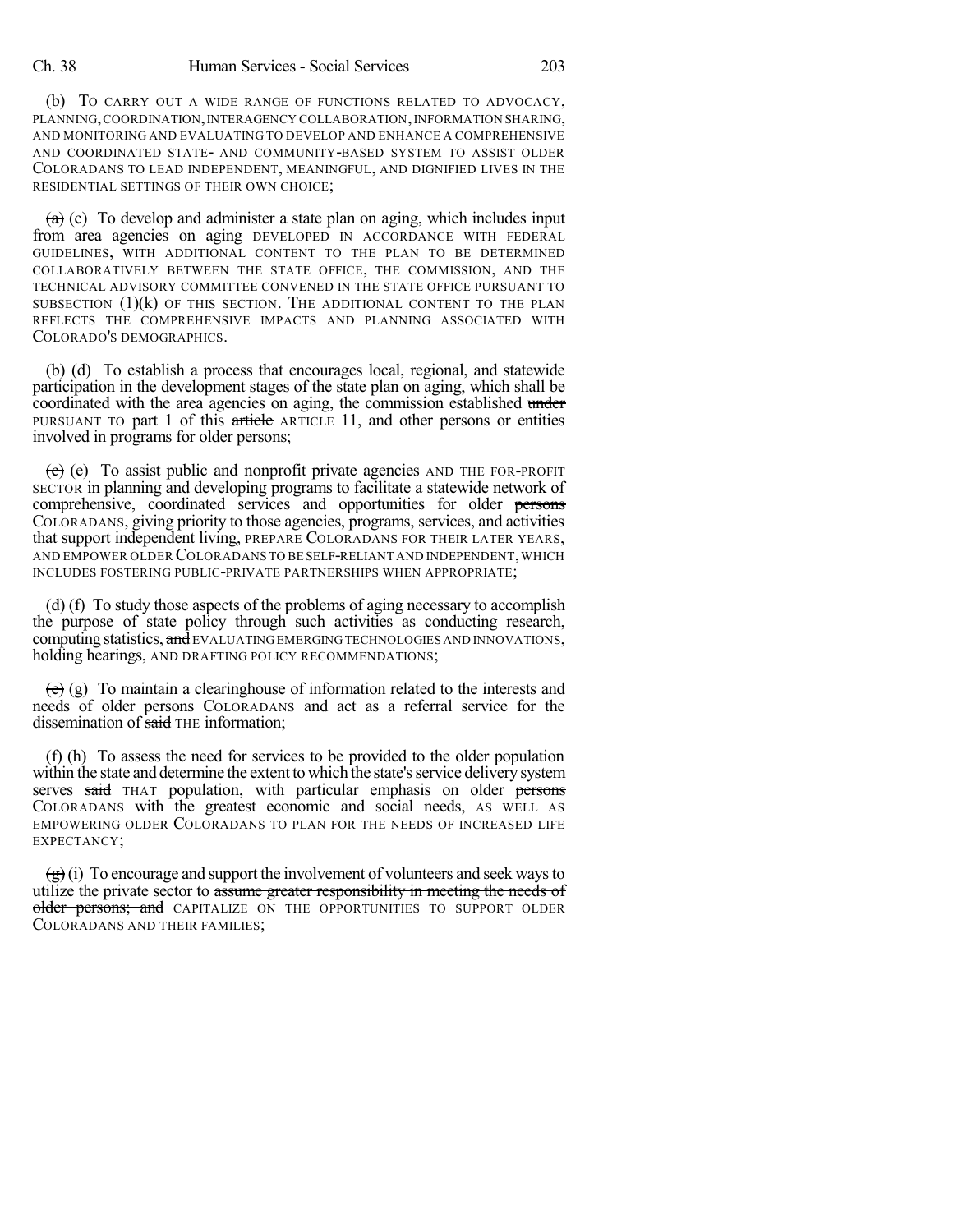$\left(\frac{h}{h}\right)$ (j) To designate area agencies on aging to assist the state office in carrying out its functions in specified geographic areas within the state;

(k) TO CONVENE AND COORDINATE A TECHNICAL ADVISORY COMMITTEE COMPRISED OF KEY STATE DEPARTMENT REPRESENTATIVES, INCLUDING BUT NOT LIMITED TO THE DEPARTMENT OF HUMAN SERVICES, DEPARTMENT OF LABOR AND EMPLOYMENT, DEPARTMENT OF HIGHER EDUCATION, DEPARTMENT OF HEALTH CARE POLICY AND FINANCING, DEPARTMENT OF TRANSPORTATION, DEPARTMENT OF PUBLIC HEALTH AND ENVIRONMENT, AND DEPARTMENT OF LOCAL AFFAIRS TO DIRECT THE IMPLEMENTATION OF RECOMMENDATIONS AND STRATEGIES PROVIDED IN THE STRATEGIC ACTION PLAN ON AGING DEVELOPED PURSUANT TO SECTION 24-32-3406 AND RECOMMENDATIONS THE COMMISSION MAKES AS SET FORTH IN SECTION 26-11-105; AND

(l) TO COORDINATE WITH THE TECHNICAL ADVISORY COMMITTEE AND COMMISSION TO DEVELOP, MAINTAIN, AND MAKE PUBLICLY AVAILABLE ON THE STATE DEPARTMENT'S WEBSITE A COLLECTION OF AVAILABLE DATA SETS; METRICS SPECIFIC TO THE IMPLEMENTATION OF STRATEGIES IN ALIGNMENT WITH THE STRATEGIC ACTION PLAN ON AGING DEVELOPED PURSUANT TO SECTION 24-32-3406 AND THE LIFELONG COLORADO INITIATIVE CREATED PURSUANT TO SECTION 26-11-302; AND OTHER RECOMMENDATIONS THAT THE COMMISSION MAKES AS SET FORTH IN SECTION 26-11-105.

**SECTION 8.** In Colorado Revised Statutes, **add** part 3 to article 11 of title 26 as follows:

### PART 3 LIFELONG COLORADO INITIATIVE

**26-11-301. Definitions.** AS USED IN THIS PART 3, UNLESS THE CONTEXT OTHERWISE REQUIRES:

(1) "EXECUTIVE COMMITTEE" MEANS THE EXECUTIVE COMMITTEE ELECTED BY THE COMMISSION IN ACCORDANCE WITH SECTION 26-11-102.

(2) "LIFELONG COLORADO INITIATIVE" MEANS THE LIFELONG COLORADO INITIATIVE CREATED IN SECTION 26-11-302 TO LEAD THE DEVELOPMENT AND IMPLEMENTATION OF STATE, REGIONAL, AND LOCAL STRATEGIES THAT SUPPORT AGING AND ASSIST OLDER COLORADANS TO LEAD INDEPENDENT, MEANINGFUL, AND DIGNIFIED LIVES IN AGE-APPROPRIATE AND AFFORDABLE HOUSING WITHIN THEIR COMMUNITIES.

(3) "STATE OFFICE"MEANS THE STATE OFFICE ON AGING WITHIN THE DEPARTMENT OF HUMAN SERVICES CREATED IN SECTION 26-11-202.

(4) "STRATEGIC ACTION PLAN ON AGING"MEANS THE STRATEGIC ACTION PLAN ON AGING DEVELOPED PURSUANT TO SECTION 24-32-3406.

(5) "TECHNICAL ADVISORY COMMITTEE" MEANS THE TECHNICAL ADVISORY COMMITTEE CONVENED IN THE STATE OFFICE PURSUANT TO SECTION 26-11-203.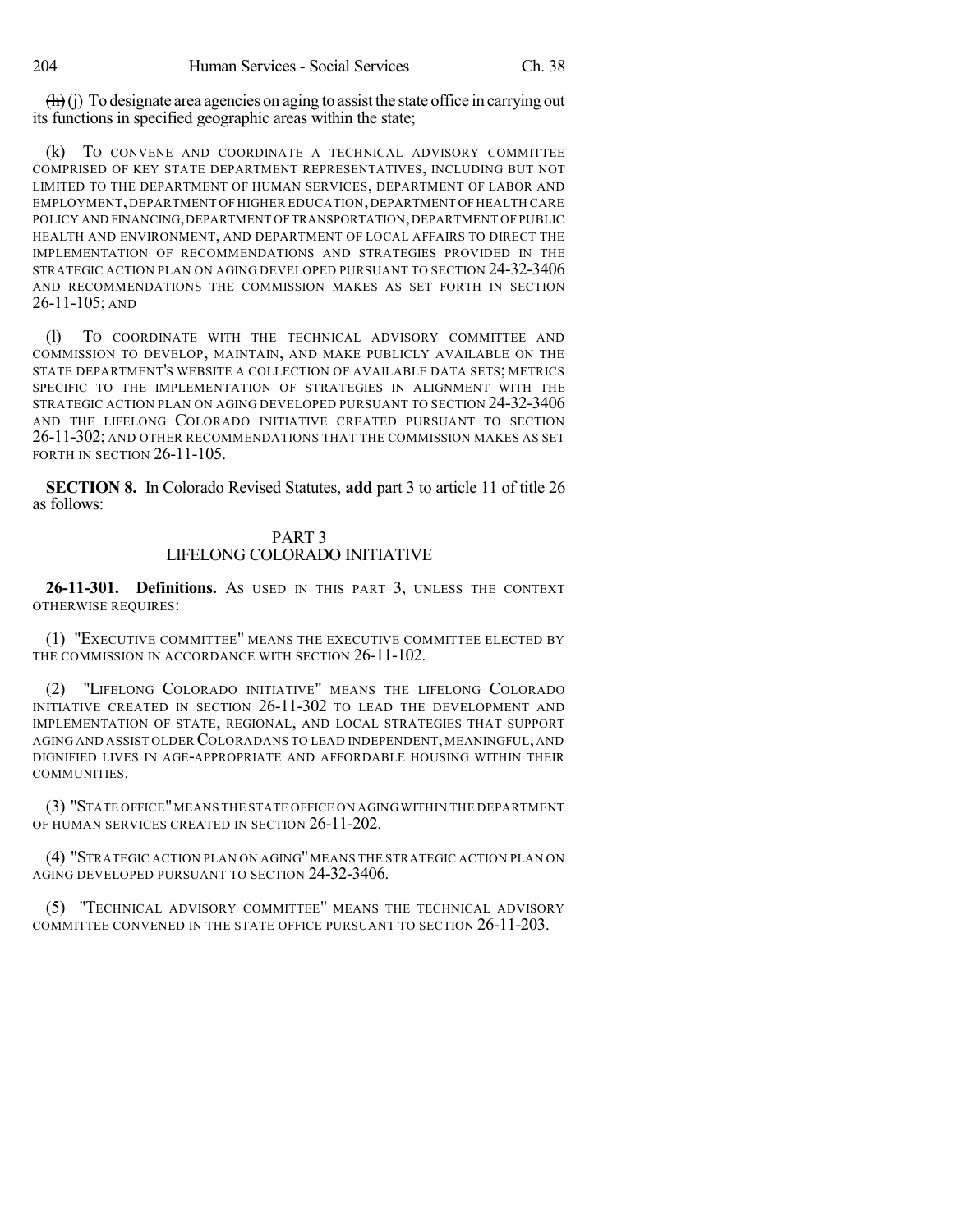**26-11-302. Lifelong Colorado initiative - created - reporting.** (1) THERE IS CREATED THE LIFELONG COLORADO INITIATIVE WITHIN THE STATE OFFICE. THE PURPOSE OF THE LIFELONG COLORADO INITIATIVE IS TO:

(a) REPRESENT STATE, REGIONAL, AND LOCAL STRATEGIES THAT SUPPORT AGING AND ASSIST OLDER COLORADANS TO LEAD INDEPENDENT, MEANINGFUL, AND DIGNIFIED LIVES IN THEIR OWN HOMES AND COMMUNITIES;

(b) REPRESENT THE CONTINUED GOALS, PRIORITIES, AND STRATEGIES ALIGNED WITH THE STRATEGIC ACTION PLAN ON AGING AND OTHER STRATEGIES DEVELOPED THROUGH ONGOING WORK IN THE PUBLIC, PRIVATE, AND NONPROFIT SECTORS THAT SUPPORT OLDER COLORADANS;

(c) LEAD THE DEVELOPMENT OF AGE-FRIENDLY, LIVABLE COMMUNITIES; AND

(d) ALIGN THE STATE DEPARTMENT'S POLICY DEVELOPMENT AND IMPLEMENTATION THROUGH A DEMOGRAPHIC LENS THAT SUPPORTS AGING ACROSS AN INDIVIDUAL'S LIFE.

(2) PURSUANT TO SECTION 26-11-203 (1)(k), THE STATE OFFICE SHALL CONVENE THE TECHNICAL ADVISORY COMMITTEE NO LATER THAN SEPTEMBER 1, 2022, AND MEET AT LEAST QUARTERLY.THE DUTIES OF THE TECHNICAL ADVISORY COMMITTEE INCLUDE, BUT ARE NOT LIMITED TO:

(a) IDENTIFYING STATE DEPARTMENT PRIORITIES THAT OVERLAP WITH THE GOALS AND STRATEGIES PROVIDED IN THE STRATEGIC ACTION PLAN ON AGING AND RECOMMENDATIONS THE COMMISSION MAKES AS SET FORTH IN SECTION 26-11-105;

(b) COORDINATING WITH RESPECTIVE STATE AGENCIES AND STAKEHOLDERS TO INITIATE POLICY DEVELOPMENT AND IMPLEMENTATION OF APPROPRIATE STRATEGIES;

(c) DEVELOPING TRACKABLE GOALS AND METRICS FOR STRATEGIES AND PROGRAMS AND REPORTING ON PROGRESS, WHICH MUST BE MADE PUBLICLY AVAILABLE PURSUANT TO SECTION  $26-11-203$  (1)(1); AND

SUPPORTING THE STATE OFFICE AND COMMISSION WITH REPORTING REQUIREMENTS AND TRACKINGIMPLEMENTATION AND PROGRESS OF THE GOALS AND STRATEGIES PROVIDED IN THE STRATEGIC ACTION PLAN ON AGING AND RECOMMENDATIONS THE COMMISSION MAKES AS SET FORTH IN SECTION 26-11-105.

(3) THE TECHNICAL ADVISORY COMMITTEE, IN COORDINATION WITH RESPECTIVE STATE AGENCIES AND THE COMMISSION,SHALL IDENTIFY APPROPRIATE POLICY STAFF WITHIN THE GOVERNOR'S OFFICE FOR ONGOING COORDINATION AND REPORTING NEEDS.

(4) THE STATE OFFICE, IN COLLABORATION WITH THE COMMISSION AND TECHNICAL ADVISORY COMMITTEE, SHALL COORDINATE WITH THE STATE DEPARTMENT TO INCLUDE IN ITS REPORT TO THE COMMITTEES OF REFERENCE, PURSUANT TO THE "SMART MEASUREMENT FOR ACCOUNTABLE, RESPONSIVE, AND TRANSPARENT (SMART) GOVERNMENT ACT" HEARING REQUIRED BY SECTION 2-7-203, INFORMATION FROM THE STATE OFFICE REGARDING THE PROGRESS AND